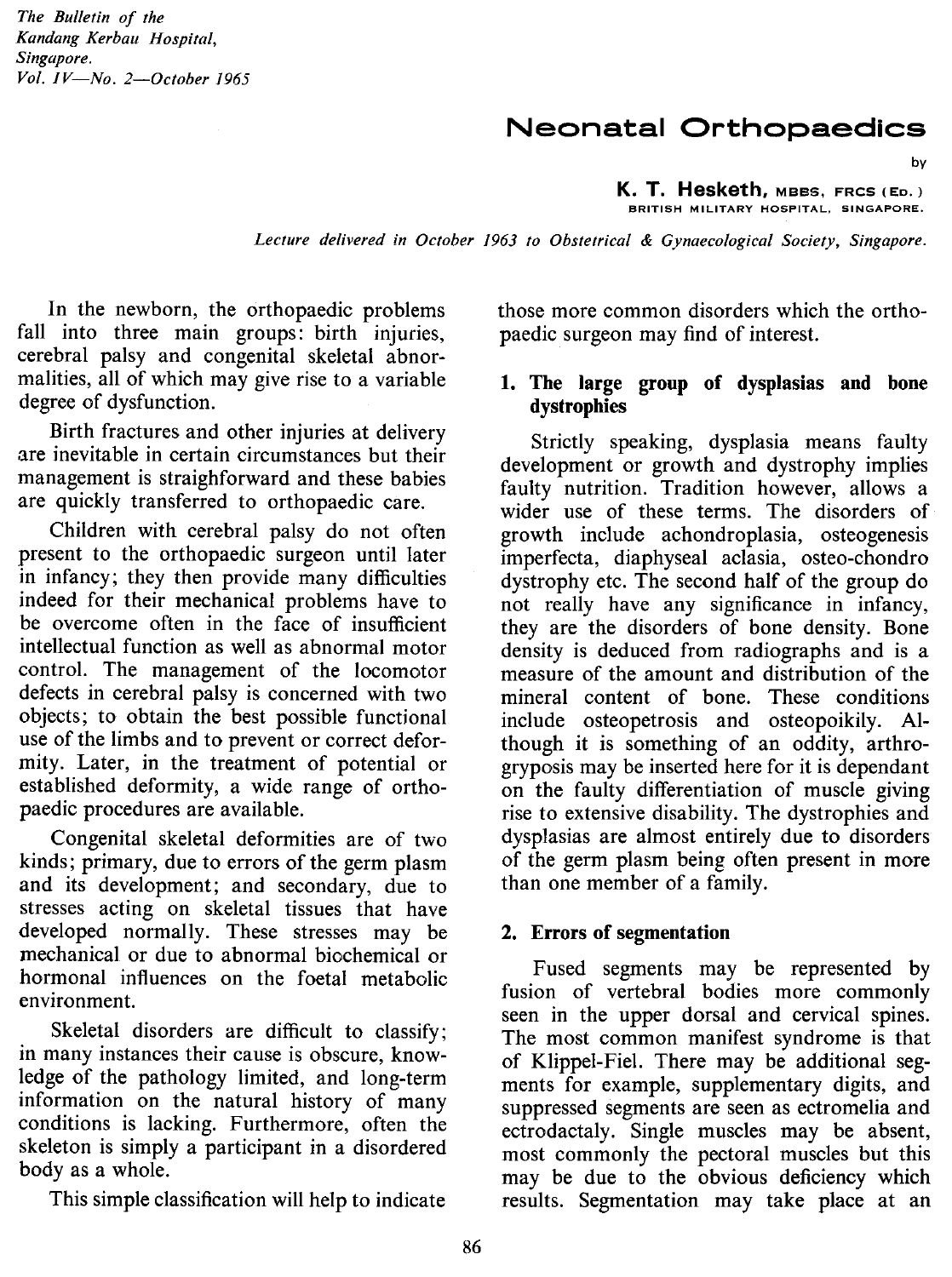abnormal level or there may be a failure of a segment o assumet its proper level, as in Sprengel's shoulder.

# 3. Errors of ossification

These must not be confused with disorders of bone density. In this group we include spina bifida and myelomeningocele which may provide immediate or delayed problems for the neurosurgeon as well as his orthopaedic colleague. Extensive spina bifida is often associated with complex orthopaedic conditions of the lower legs particularly the feet. The prognosis for these children has constantly improved. Provided progressive hydrocephalus does not occur, the majority of these children have a normal or near normal intelligence. In addition they have normal upper limbs. Consequently a large number of these children have the potentiality of walking and therefore require orthopaedic management from the time of their birth. The abscence of complete bones for example, the radius, fibula or femur gives rise to dreadful disability which may lead to amputation in early life.

# 4. Congenital dislocation of the hip

This is of such importance in many parts of the World that it merits separation. Emphasis has been placed here on the importance of early diagnosis and treatment and in no condition is this more pertinent than in congenital hip dislocation. In Manchester, Barlow (1962) described his investigation of over nine thousand babies in whom he found and treated one hundred and nineteen abnormal hips at birth. All but twelve of these were stable within two months. The remaining twelve were all clinically normal with concentric hips at one year and were walking normally. These figures serve as an illustration of the results which are possible if the new-born are routinely checked, for they provide an impressive contrast with the group of one to three years olds with classical congenital dislocation of the hip with which we are all too familiar in Europe. These results are of course, a reflection of the techings of von Rosen in Sweden. In Malmo where he practises, all the babies are delivered in hospital where the midwives are taught to look for dislocation of the hip at birth so that treatment is instituted

at once. As a result of these methods he has been able to claim that no new case of established dislocation has occurred in Malmo during the period of the investigation.

# 5. Talipes or club-foot

Many of the remarks applied to congenital dislocation of the hip are equally applicable in the treatment of talipes. Manipulative correction in the first twenty-four hours of life and simple maintainence of this position reduces the problem of talipes to those few 'malignant' feet which seem not to respond to simple measures. Those cases treated early have every prospect of normal posture and gait at a normal time. Again the comparision with the unfortunate children who are not brought for treatment until several months old is adequate testimony in favour of early attention. Talipes is an orthopaedic emergency in the newborn.

## 6. The metabolic disorders

These include diabetes and vitamin-D resistant rickets but unless one has previous knowlege of the possibility of transmitted abnormality the diseases in this group are not usually appreciated in the neonate.

## 7. Disorders of organisation

These are mainfested by certain forms of syndactaly, microdactaly and intra-uterine amputations.

Unless babies are routinely examined by a paediatrician in the first day of life-which is the ideal arrangement—it is important for the obstetrician to recognise those instances where early orthopaedic assistance can be of value. If skilled help is not readily available then the obstetrician may have to make himself aware of the accepted forms of early treatment for some of these conditions.

The readiness with which some deformities can be corrected if treatment is begun soon after birth and the increasing difficulty in obtaining correction if treatment is delayed is vitally important.

Manipulative treatments in for example, club foot and congenital dislocation of the hip have an infinitely greater chance of success if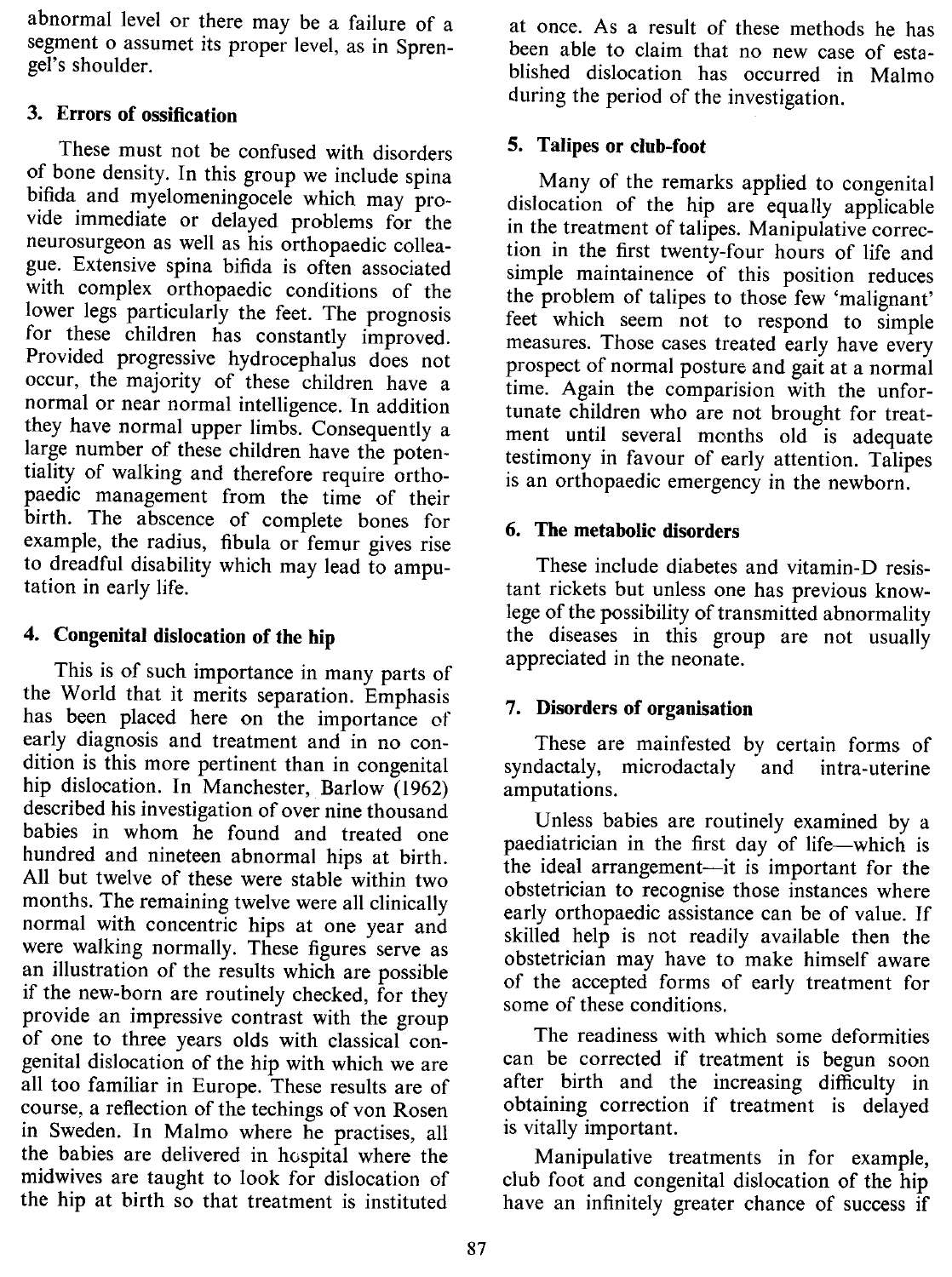begun at once. This success refers not only to the final results but prompt action greatly reduces the length of treatment with the attendent anxieties of parents. All this is dependant on the relaxation of structures seen at birth. A newborn is of course, very pliable and this property is retained for approximately the same length of time that other maternal hormonal influences remain evident. Many newborn babies can be refolded into the position that they occupied in the uterus. Such positions are of great variety and their reconstruction can sometimes explain club feet, torticollis and asymmetries as well as other secondary deformities. Intrauterine position may play some part in congenital hip dislocation for seventeen percent of a recent series of babies with congenital dislocation were presenting by the breech by comparison with a normal breech rate for the same department of four percent.

An unfortunately large proportion of congenital skeletal abnormalities are not amenable to any type of treatment but there are important exceptions.

Treatment is closely allied with a knowledge of the cause of congenital disabilities. We have mentioned the influence of intrauterine position on the foetus but this is only a mino r facet for familial, sexual, racial and geographic influences on the incidence of deformity are often important but only partially understood. One of the more striking examples of geographic variation is congenital dislocation of the hip which is virtually unknown in Singapore among the Chinese and Malay communities. In Japan however it is so frequent that it remains the major cause of degenerative arthritis of the hip in later life. Similarly the distribution of deformities may be seen to follow racial patterns even to the extent of suggesting common anthropoligical origins for racial communities.

Teratogenesis is a subject of great topical interset. Since the famous papers of Gregg in 1942 and 1945 drawing attention to the effects of maternal rubella in the first three months of pregnancy, it has become common knowledge that deformities may be produced by extraneous factors acting upon the embryo and this has more recently been thrust upon the public attention by the thalidomide disaster, These findings have of course, been widely followed

up by an increasing range of experimental projects for, besides mechanical or genetic initiation of deformity, it is apparent that foetal abnormality may be caused by quite minor alterations in the enviromnent of the embryo. The time at which this interference takes place is more significant than the nature of the agent.

In the case of limb deformities it would seem that upset of the metabolic climate of the embryo on or about the fourth week of gestation may be responsible for the interruption of the normal processes of differentiation, development and growth and so may produce deformity. A great deal of attention has been directed on the evils of prescribing drugs to the pregnant woman in her first three months but this is far too simple for it is evident that teratogenesis can be induced before even the woman herself is aware of her pregnant state. This poses a problem when prescribing for any woman of childbearing age. The same consideration must be given by everyone to the hazards of ordinary X-ray examinations particularly of the pelvic and spinal areas for, during the first six weeks, the foetus is especially vulnerable to the effects of ionising radiation. If defects of the neural axis are due to toxic insults occurring in embryonic life then the neural tube is most vulnerable during the twenty-first to twenty-ninth day after fertilisation. That is, within seven to fourteen days of the first missed menstrual period.

It is important in this part of the World to discuss malnutrition as a teratogenetic factor for if the diet of the mother is poor she will in all probability produce a poor infant. Whenever environmental conditions or genetic conditions are unfavourable various manifestations of reproductive failure may be observed. At the extreme, sterility and the other manifestations such as high abortion rates, high still birth and neonatal death rates. The more severely deformed foetuses are therefore miscarried at an early date. Those congenital deformities which reach term-the true congential deformitiesrepresent a relative reproductive success when compared with sterility or early embryonic death This explains why an increase in living standards -and this can be construed as an improvement of reproductive conditions in a biological sense